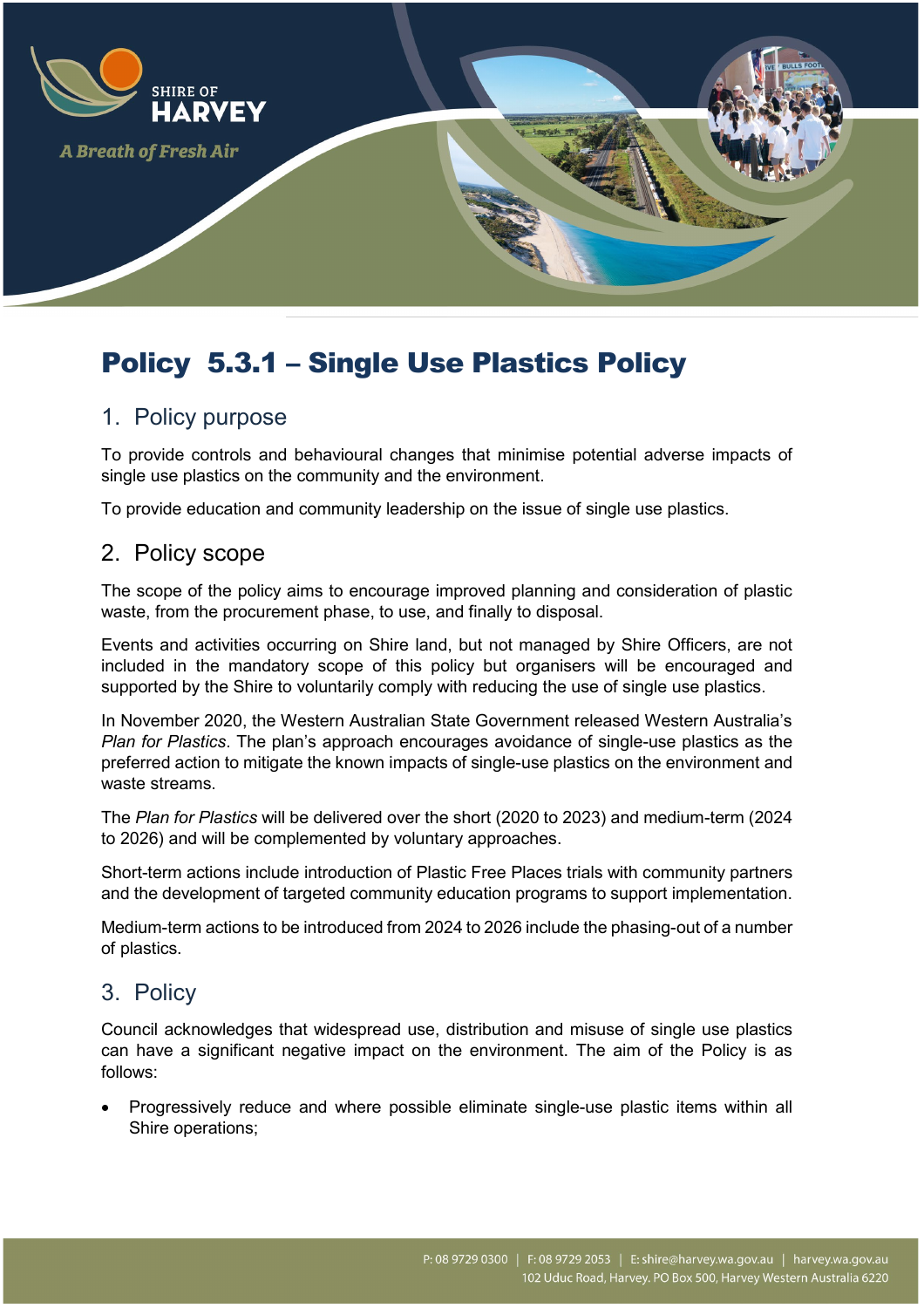- Encourage and support events and activities that are held on Shire owned or managed land to voluntarily comply with this policy;
- Comply with all national and state legislation in relation to waste avoidance, generation, recycling and disposal and in line with the Western Australia Plan for Plastics;
- Implement procurement practices and influence supply chains to avoid soft plastic packaging wherever possible;
- Influence the local business and retail industry sectors to provide products and services that do not rely on single-use plastics; and
- Build awareness within the community on single-use plastics.

#### **Suitable alternatives**

Suitable alternatives to single use plastic serving materials, packaging and other items shall be:

- Compostable;
- Available; and
- Fit for purpose.

#### **Exemptions**

Exemptions may be granted for plastic products that are required to meet medical and safety requirements, or where there is no other practical alternative product or distribution method available at the discretion of the Chief Executive Officer.

### 4. Strategic objective

The policy aligns to the following strategic objective:



We have a balanced respect for our natural assets and built environment, retaining our lifestyle values and community spirit.

# 5. Definitions

- 1. **Single use** means materials that are manufactured for disposable usage and an intended short lifespan;
- 2. **Plastic** The Oxford dictionary defines plastic as "a synthetic material made from a wide range of organic polymers such as polyethylene, PVC, nylon, etc., that can be moulded into shape while soft, and then set into a rigid or slightly elastic form";
- 3. **Serving material** means any items that are distributed for the intended use as food or beverage serving and/or consumption aids, including but not limited to plates, cutlery, take away food containers, hot/cold beverage cups and lids (including paper coffee cups with plastic lining or lids), drinking straws;
- 4. **Single use plastic bag** means any plastic bag with handles made wholly or partially of plastic provided to a customer for the purpose of carrying goods. Usually less than 35 micrometres (microns) in thickness;
- 5. **Compostable** means materials capable of breaking down completely or decomposing to produce a soil product without toxic residue;
- 6. **Event:** Any planned activity where any structure (permanent or temporary), open area, thoroughfare, fenced or unfenced area will contain a number of persons greater than that normally found in that area or location at one time;